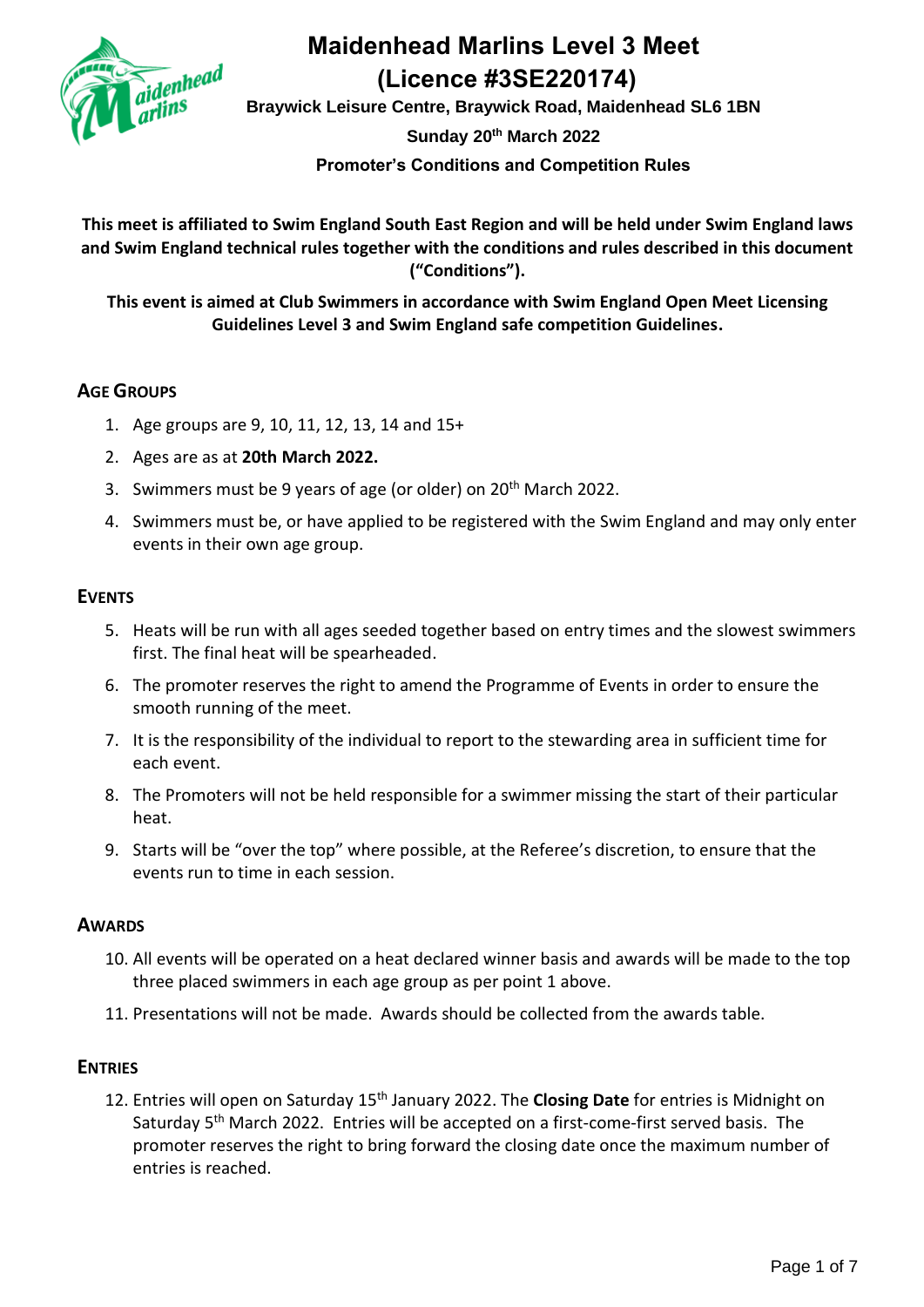

**Braywick Leisure Centre, Braywick Road, Maidenhead SL6 1BN Sunday 20th March 2022 Promoter's Conditions and Competition Rules**

- 13. Entries with no time will be accepted.
- 14. All swimmers will be placed into heats based on their submitted entry times, slowest to fastest.
- 15. Entries must include date of birth and Swim England registration number details. The names and club for each swimmer must be the same as that registered with the Swim England.
- 16. Club entries *must* be made in an electronic format using the Hytek Team Manager entry software. The entry file set will be available for download via [http://www.maidenheadmarlins.com.](http://www.maidenheadmarlins.com/) TeamUnify .sd3 files will also be accepted. Manual entries will not be accepted.
- 17. Individual entries will be accepted for individuals who are the only entry from their club via the manual entry form available from [http://www.maidenheadmarlins.com](http://www.maidenheadmarlins.com/) .
- 18. All clubs must return a fully completed signed Summary Entry Form by email. Entries will only be entered into our systems and processed once a fully completed signed Summary Entry Form and any fees due have been received and cleared.
- 19. Correct fees for entries, plus coach should be paid by direct bank transfer (please use your club name as a reference so that we can identify your payment).
- 20. Bank transfers should be made the the following account:

| <b>Account Name</b> | Maidenhead Amateur Swimming Club |
|---------------------|----------------------------------|
| Account No          | 49327143                         |
| Sort code           | $60 - 13 - 35$                   |
| Reference           | [Your club name]                 |

- 21. The Promoter reserves the right to restrict entries in order to meet allocated pool time or on health and safety grounds.
- 22. Any entry not accepted will be refunded in full; no other monies will be refunded. Funds for any entries not accepted will be available for collection in the coaches' packs at the start of the meet.
- 23. Entries must be received before the Closing Dates. Details of accepted entries will be posted on the Maidenhead ASC website and circulated to attending clubs as soon as possible after closing.
- 24. The submission of entries will indicate acceptance of these Conditions.
- 25. Withdrawals due to Covid (Positive test/Self Isolation): Where a withdrawal is accompanied by evidence of an instruction to self-isolate or a positive Covid-19 test, Maidenhead Marlins Swimming Club will refund the associated entry fees shortly after the meet has been completed.

### **CHARGES**

Entry Fees: £7.00 per event (to include the regional levy per event)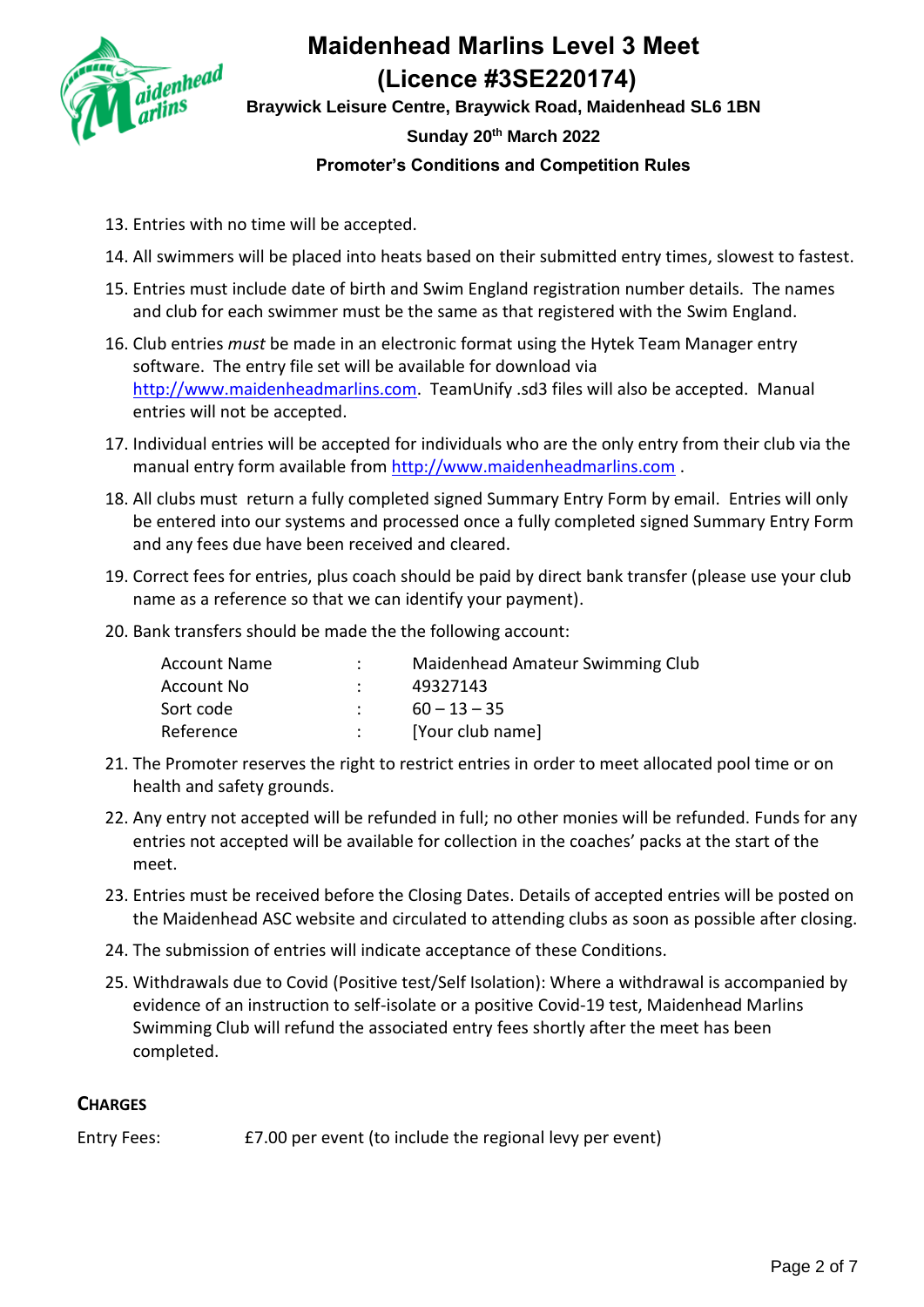

**Braywick Leisure Centre, Braywick Road, Maidenhead SL6 1BN Sunday 20th March 2022**

### **Promoter's Conditions and Competition Rules**

Spectator Entry: £5.00 per session. Children free. Payment by card is preferred.

It is our intention to allow spectators, subject to confirmation nearer the time. Spectators may also be requested to folow certain precautions for the benefit of all swimmers, volunteers, officials and fellow spectators.

Coach Passes: £15.00 each to include lunch, refreshments and a car park pass. Only competing swimmers and swimming coaches/Team Managers displaying the appropriate pass will be allowed on poolside for Health/Safety/Insurance reasons.

### **OFFICIALS**

26. Without sufficient licensed Swim England officials we will not be able to run this meet. We would really appreciate all clubs sending swimmers to provide names and contact details of as many willing officials as possible on the entry form. Thank you.

### **FACILITIES**

- 27. This gala will take place at **The Braywick Leisure Centre, Braywick Road, Maidenhead SL6 1BN** ("Braywick") which offers a ten lane 25m pool with anti wave lane ropes, automated officiating equipment.
- 28. Pay & Display parking is available at Braywick.

#### **WARM UP**

- 29. The pool will be available for warm up at the start of each session. Timings will be as indicated in the Schedule of Events and the Programme.
- 30. Swimmers should swim in the direction indicated by the lane direction cards during warm up.
- 31. Warm up marshals will be appointed, but coaches must supervise their swimmers during this period so as not to endanger themselves or others whilst in the water.
- 32. Diving is not permitted during warm up except in designated sprint lanes as advised by the warm up marshals.
- 33. A training pool will also be available throughout the day for supervised swim down/warm up.

#### **GENERAL**

- 34. For safety and comfort reasons, we request that all swimmers place their swimming bags in the lockers provided. The lockers require a small padlock to be brought with the swimmer. We request that no large bags are brought onto the poolside.
- 35. The changing rooms are unisex and will be patrolled during the Meet to ensure the safety of all the swimmers. It should also be noted that Braywick has security cameras in operation in this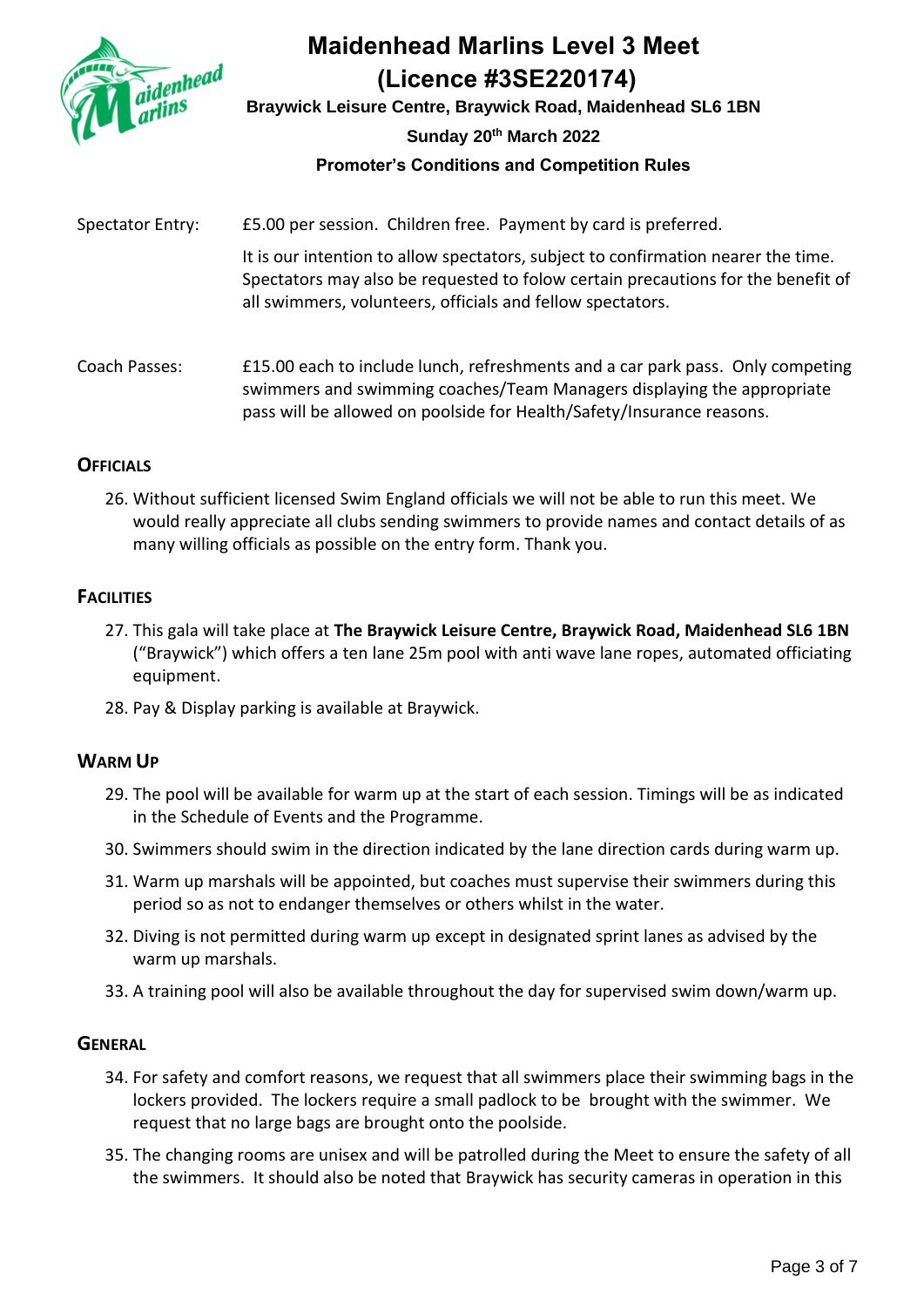

**Braywick Leisure Centre, Braywick Road, Maidenhead SL6 1BN Sunday 20th March 2022 Promoter's Conditions and Competition Rules**

area. Only swimmers, officials, chaparones (Team Managers) and coaches with passes will be allowed into the changing area or poolside.

- 36. Possessions and articles must not be left unattended as neither the Promoters nor Braywick Leisure Centre will accept any liability for any loss or damage that may occur during the meet.
- 37. Swimmers must wear suitable clothing and footwear on poolside. No wet clothing is allowed in the spectator seating area.
- 38. Clubs should be aware that the recommended ratio of adults to swimmers on poolside is 1:10.
- 39. Any conditions not covered in the competition rules will be dealt with in accordance with the laws of the sport and at the discretion of the Promoter. By submitting an entry, participants agree to be bound by any decisions made by the Promoter.

### **HEALTH AND SAFETY**

- 40. All paticipants must observe the safety precautions in operation at the Braywick Leisure Centre.
- 41. Swimmers and coaches must ensure that they take no action that could potentially endanger themselves or others.
- 42. Supervision and behaviour of the swimmers is the responsibility of their swimming clubs at all times.
- 43. Prior to leaving the pool area, swimmers must dry off and put on appropriate clothing and footwear.
- 44. It is the responsibility of competitors, coaches and clubs to ensure that all swimmers are competent to the standard of the Swim England Competitive Start Award. Competitors may start from the side or in the water.

### **DATA PROTECTION**

45. Entries for this meet will be held and processed on a computer. By submitting entries, consent is deemed to have been given, as required by current legislation, to the holding and processing of personal information on a computer for the purposes of this event. It will then be subsequently deleted. Personal data, including submitted and recorded times, will be publicly available and accessible via the Internet before and after the meet.

### **CONTACT DETAILS**

- 46. The meet is promoted by Maidenhead Amateur Swimming club
- 47. For any information regarding the meet please see [http://www.maidenheadmarlins.com](http://www.maidenheadmarlins.com/) in the first instance (select the Own Open Meets Information item on the main menu).
- 48. For queries and submission of electronic entry files please email openmeets@maidenheadmarlins.com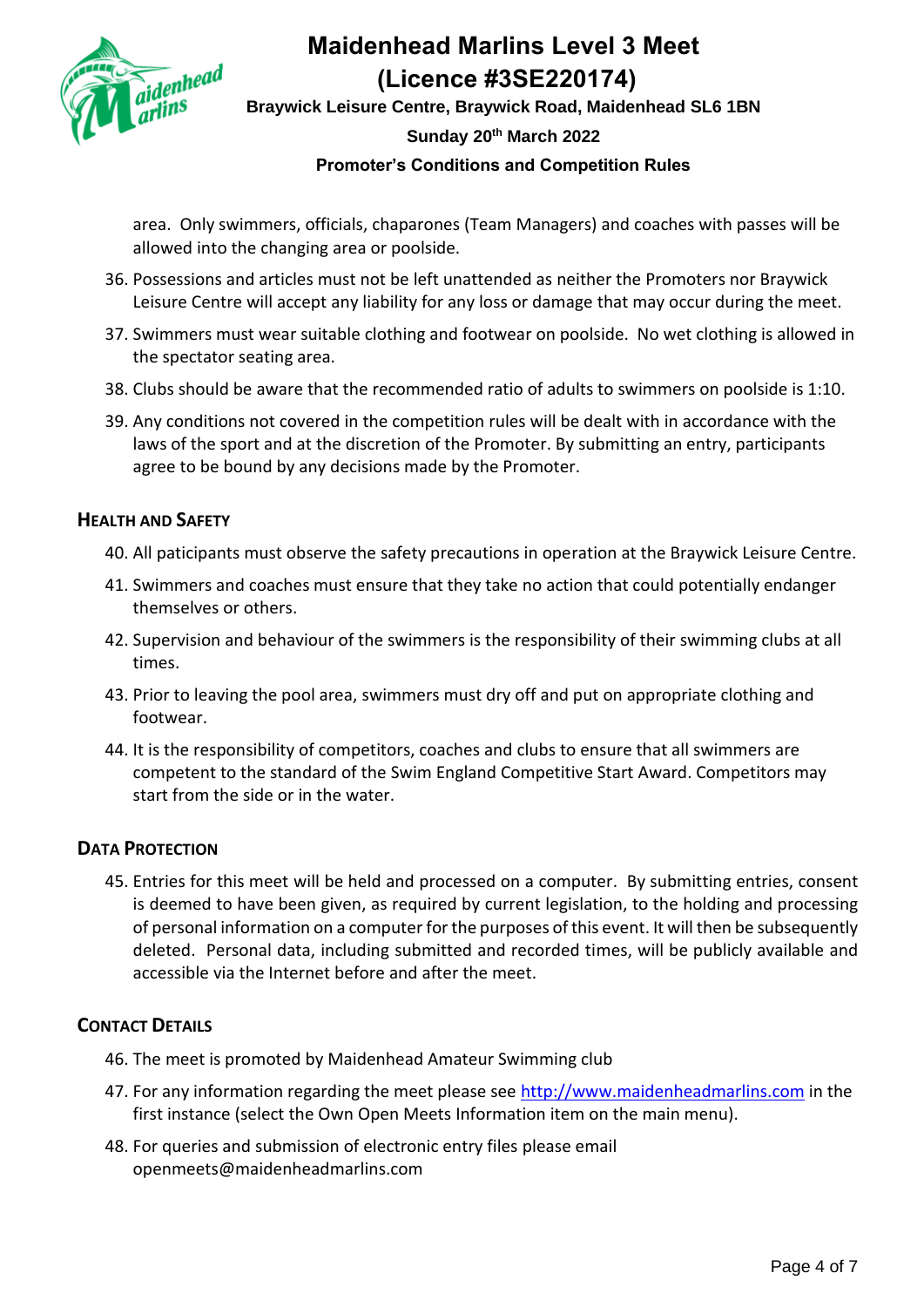

**Braywick Leisure Centre, Braywick Road, Maidenhead SL6 1BN Sunday 20th March 2022 Promoter's Conditions and Competition Rules**

### **QUALIFYING TIMES**

UPPER AND LOWER QUALIFYING TIMES

There are no upper or lower qualifying times for this meet. This is a first come first served meet. NT entries will be accepted.

### **REGISTRATION**

THERE WILL BE NO SIGNING IN. ONCE AN ENTRY HAS BEEN ACCEPTED, A COMPETITOR SHALL SWIM OR GIVE NOTICE OF WITHDRAWAL. NOTICE OF WITHDRAWALS FROM A CLUB SHOULD BE GIVEN TO THE RECORDERS AT LEAST 45 MINUTES BEFORE THE START OF THE SESSION.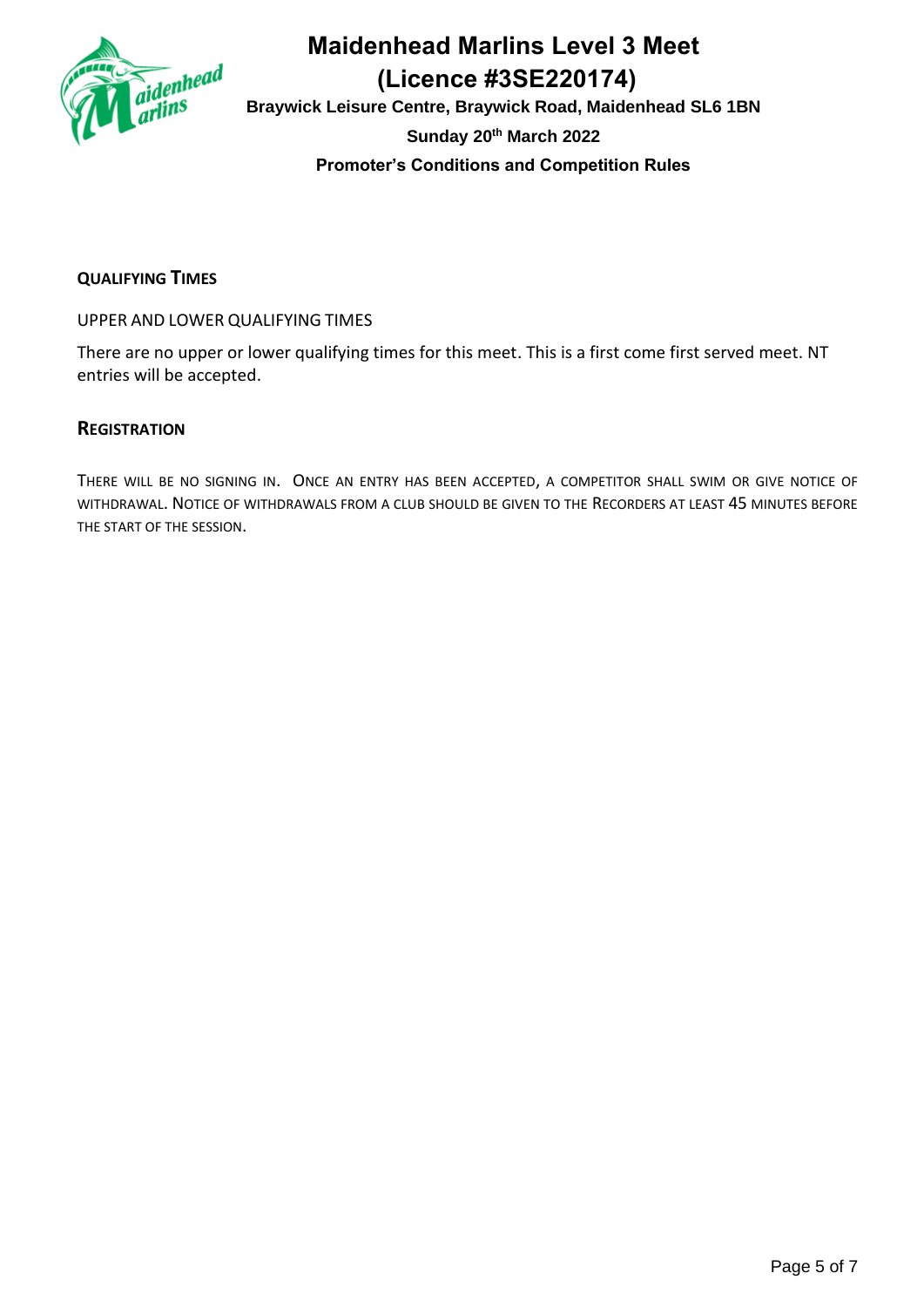

**Braywick Leisure Centre, Braywick Road, Maidenhead SL6 1BN Sunday 20th March 2022 Promoter's Conditions and Competition Rules**

| <b>Session 1</b>                                                                         | <b>Session 2</b>                                                                         |
|------------------------------------------------------------------------------------------|------------------------------------------------------------------------------------------|
| <b>Warm Up: 10:30</b><br><b>Start Time: 11:30</b><br><b>Estimated Finish Time: 14:30</b> | <b>Warm Up: 14:30</b><br><b>Start Time: 15:30</b><br><b>Estimated Finish Time: 18:30</b> |
| 1. Boys 200 Medley                                                                       | 11. Boys 100m Butterfly                                                                  |
| 2. Girls 200 Medley                                                                      | 12. Girls 200m Freestyle                                                                 |
| 3. Boys 50m Freestyle                                                                    | 13. Boys 200m Butterfly                                                                  |
| 4. Girls 50m Freestyle                                                                   | 14. Girls 200m Breastroke                                                                |
| 5. Boys 200m Freestyle                                                                   | 15. Boys 100m Backstroke                                                                 |
| 6. Girls 200m Butterfly                                                                  | 16. Girls 100m Backstroke                                                                |
| 7. Boys 100m Breaststroke                                                                | 17. Boys 200m Breastroke                                                                 |
| 8. Girls 100m Freestyle                                                                  | 18. Girls 200m Backstroke                                                                |
| 9. Boys 200m Backstroke                                                                  | 19. Boys 100m Freestyle                                                                  |
| 10. Girls 100m Butterfly                                                                 | 20. Girls 100m Breastroke                                                                |

### **SCHEDULE OF EVENTS**